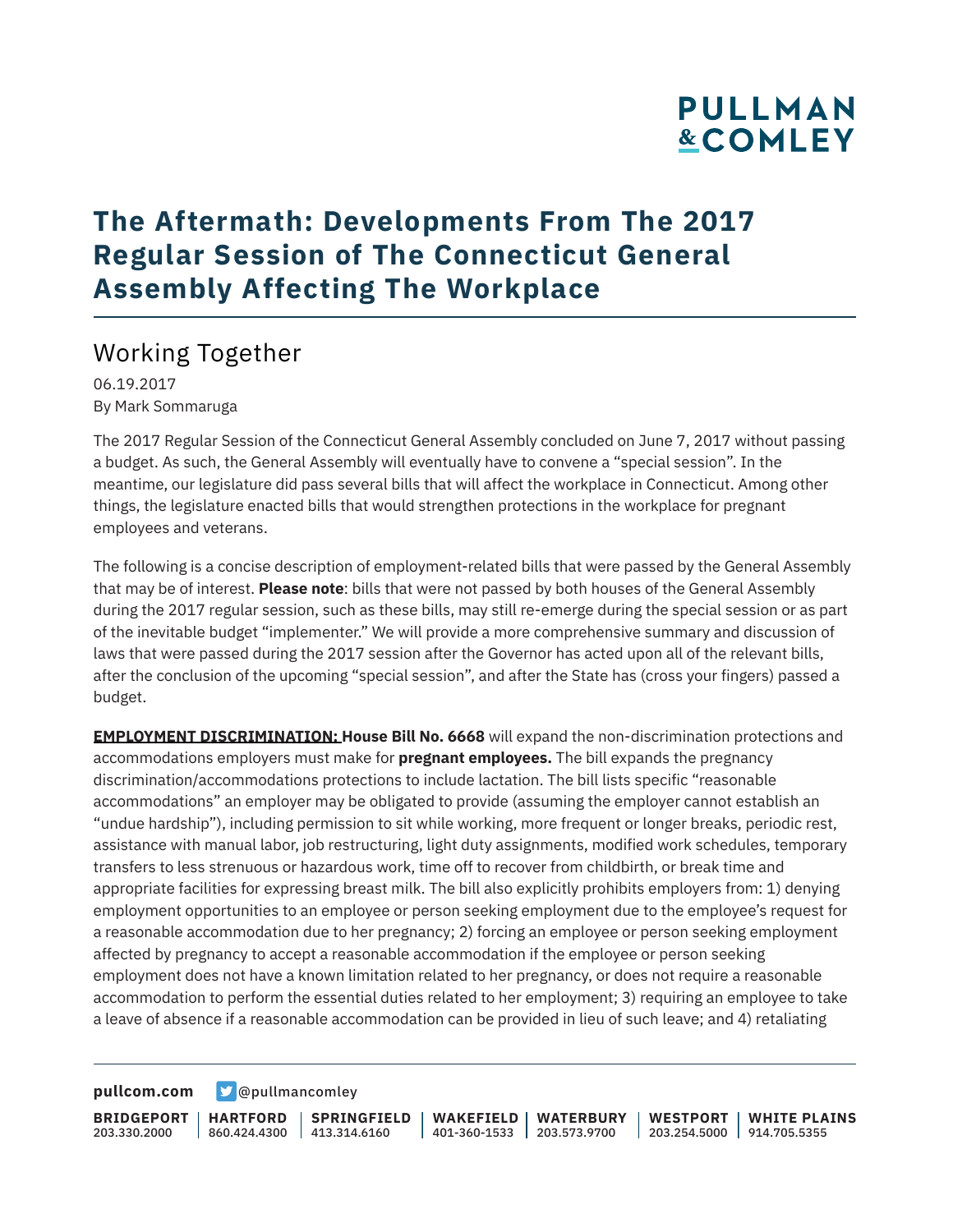# **PULLMAN &COMLEY**

### The Aftermath: Developments From The 2017 Regular Session of The Connecticut General Assembly Affecting The Workplace

against an employee in the terms, conditions or privileges of her employment based upon such employee's request for a reasonable accommodation. **Please note**: In a future post, we will analyze how these provisions may actually constitute a change in an employer's current obligations under the law.

In addition, **Senate Bill No. 917** includes a prohibition against discrimination on the basis of **veteran's status** in the various state statutes prohibiting discrimination (including employment and public accommodations), with such discrimination claims being within the jurisdiction of the Commission on Human Rights and Opportunities. The bill would also extend the state military leave provisions applicable to employers to cover leave by an employee who is serving in **another** state's National Guard.

**WORKERS' COMPENSATION: Public Act 17-27 (House Bill No. 7037)** expressly permits the withholding of child support from workers compensation benefits. **House Bill No. 7132** requires private sector employees making claims for workers' compensation benefits to send a copy of the claim to the employer at the employer's address, provided that the employer has first forwarded its address to the Workers' Compensation Commission (for placement on the Commission's website).

**MUNICIPALITIES: House Bill No. 7093** requires local and state law enforcement units to inform the Police Officer Standards and Training Council ("POST") if they know that a former police officer is applying for a job after the officer was dismissed (or resigned while under investigation) for certain specified serious misconduct. **House No. Bill 7161** requires companies that administer Section 403(b) retirement plans for "political subdivisions" of the state (such as public school districts) to disclose 1) the fee ratio and return, net of fees, for each investment under the plan, and 2) fees paid to any person who provides investment advice (whether directly or through publications) to plan participants. Such disclosures must be made upon plan enrollment and at least annually thereafter. **House Bill No. 7296** allows municipalities that have accrued an unfunded liability to the Municipal Employees Retirement System ("MERS") as of July 1, 2017 to issue bonds to pay for all or part of the unfunded liability, and sets forth procedures for the authorization and issuance of such bonds.

**UNEMPLOYMENT COMPENSATION***:* **House Bill No. 6907** amends the unemployment compensation statutes to exempt the relationship between multi-passenger carriers and contractors under intrastate and interstate passenger carrier permits from the definition of "employee".

**TASK FORCES AND STUDIES***:* **House Bill No. 5590** establishes a task force to study the effectiveness, impact, and cohesiveness of workforce development programs and initiatives in the state. **Senate Bill No. 723** requires a study by the State of the impact that apprenticeship costs have on small businesses. **House Bill No. 6219** requires the State's Commission on Equity and Opportunity to study and recommend ways to provide 1) persons recently released from correctional facilities with enhanced employment opportunities, and 2) tax incentives to employers who provide employment opportunities to persons recently released from correctional facilities.